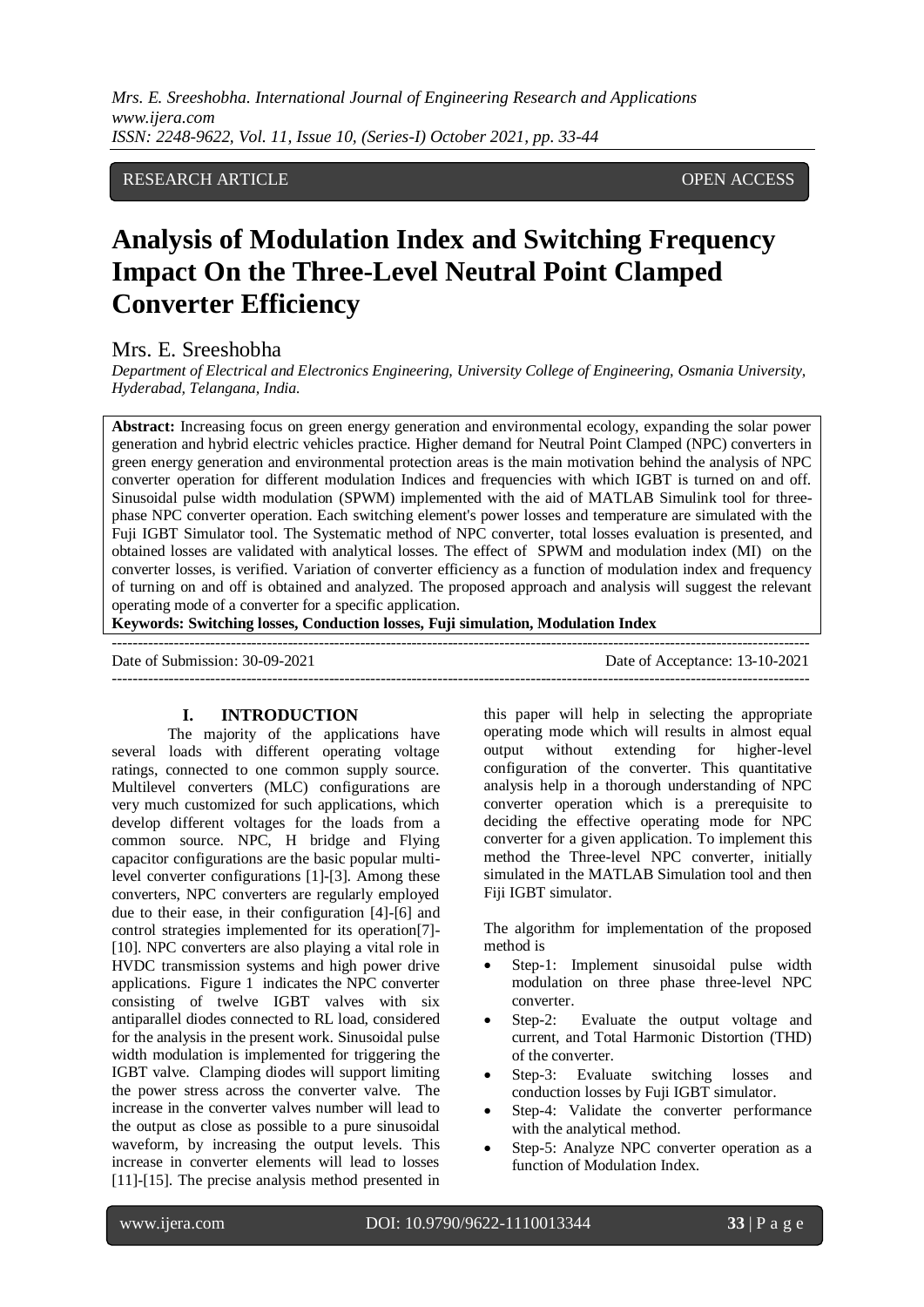- Step-6: Analyze NPC converter operation as a function of switching frequency.
- Step-7: Efficiency calculation and optimal operating condition identification.



**Figure 1. Block diagram of three phase three-level Neutral Point Clamped converter**

## **II. MATLAB SIMULATION OF NPC CONVERTER OPERATION**

Simulation block diagram of 600V NPC converter with, 4500V, 400A IGBT valve developed in MATLAB. Simulink block diagram of 500 kW, 400 kVAR RL load, shown in Figure 2 and input parameters assigned for simulation are tabulated in Table 1. Sinusoidal pulse width modulation with 50Hz reference wave, 5kHz

carrier frequency is simulated with NOT operator to generate gating pulses for IGBT valves triggering. The input voltage, current, gating pulses for IGBT valves, output phase, and line voltages, output line current, and THD are obtained by MATLAB simulation. Converter losses are simulated by Fuji IGBT simulation. The efficiency of the converter is derived from the MATLAB and Fuji IGBT simulation results.



**Figure 2. Three-phase three-level NPC converter simulation block diagram**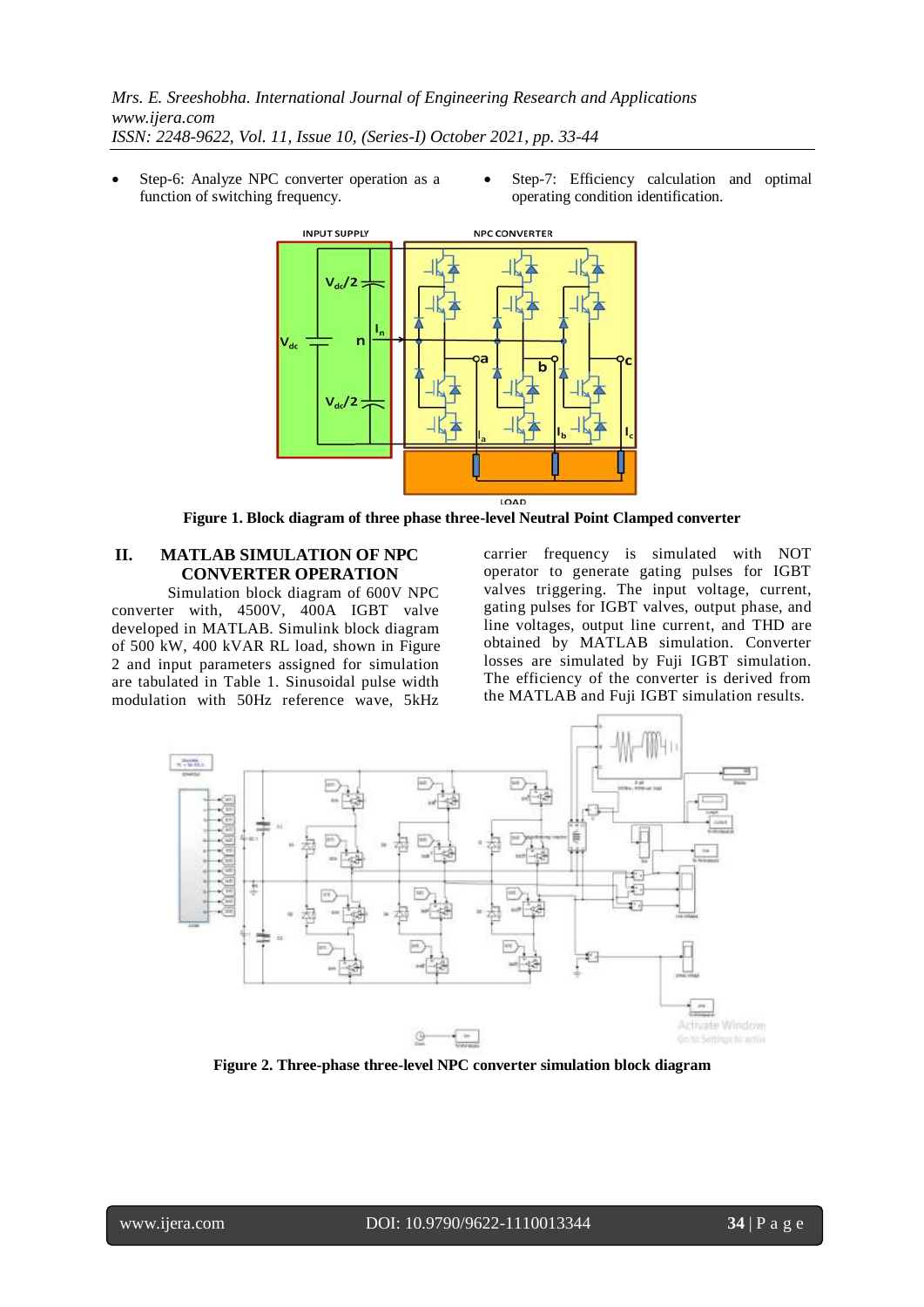|  |  | Table 1. Input parameters of three-phase three-level NPC converter for MATLAB Simulation |  |  |  |  |  |  |  |  |  |
|--|--|------------------------------------------------------------------------------------------|--|--|--|--|--|--|--|--|--|
|--|--|------------------------------------------------------------------------------------------|--|--|--|--|--|--|--|--|--|

| S.No. | <b>Parameter</b>         | <b>Value</b>                      |
|-------|--------------------------|-----------------------------------|
|       | Input DC voltage (V DC)  | $600 \text{ V}$                   |
|       | Output Current (Io)      | 150A                              |
|       | PWM technique            | Sinusoidal Pulse width modulation |
|       | Switching Frequency(fsw) | 5000 Hz                           |
|       | R L load                 | 500kW, 400kVAR                    |

## **III. VALVE LOSSES EVALUATION BY FUJI IGBT SIMULATION**

Fuji IGBT simulation tool supports the simulation of two-level and three-level NPC converters, for different pulse width modulations, chopper circuits. losses estimation, thermal conditions of switching elements, and design aspects of heat sinks [16]. Losses occurring in each element of the converter i.e IGBT and diode during conduction, turn on and turn off modes, and

respective temperatures of the elements of the converter are clearly indicates numerically which facilitates a clear analysis of the converters. IGBT valve-based three-level NPC converter, shown in Figure 3, simulated in Fuji software. Table 2 represents, for a particular power factor(PF) and Duty cycle  $(\delta)$ , the converter initial operating conditions of forward voltage  $(V_{\text{CEO}})$ , collector current  $(I_c)$ , on-state resistance (Ron), gate resistance (Rg), junction to case thermal resistance ( $R_{THic}$ ).



**Figure 3. Three phase three-level Neutral Point Clamped converter Fuji simulation diagram**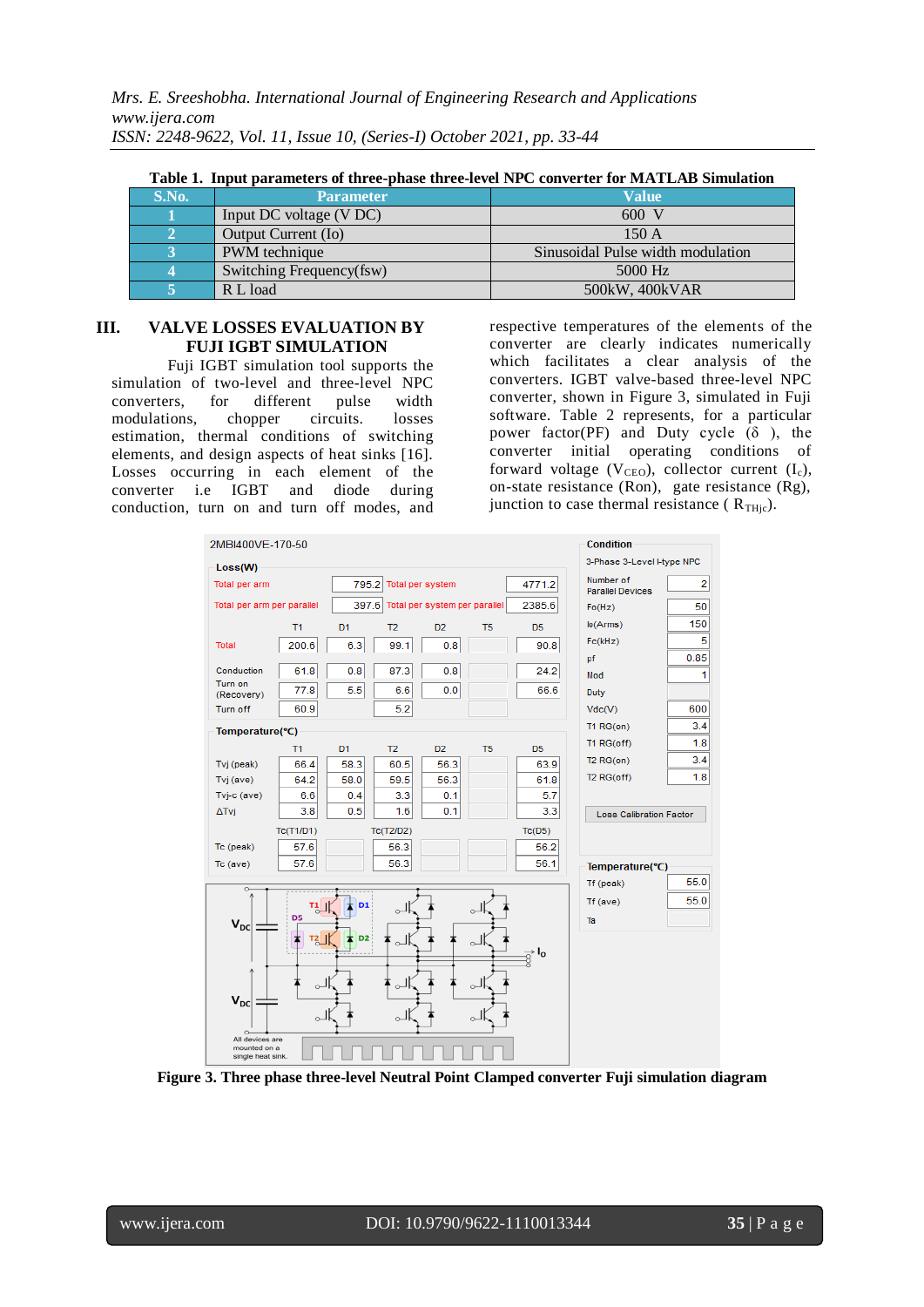| Table 2. Initial operating conditions for Fuji IGBT Simulator |                                     |                 |  |  |  |  |  |  |
|---------------------------------------------------------------|-------------------------------------|-----------------|--|--|--|--|--|--|
| <b>S.No.</b>                                                  | <b>Parameter</b>                    | <b>Value</b>    |  |  |  |  |  |  |
|                                                               | Voltage                             | 4500V           |  |  |  |  |  |  |
| 2.                                                            | Current                             | 400A            |  |  |  |  |  |  |
| 3.                                                            | Forward voltage (V <sub>CEO</sub> ) | 3.56 V          |  |  |  |  |  |  |
| Y)                                                            | Collector Current through leg(Ic)   | 93.8 A          |  |  |  |  |  |  |
| 5.                                                            | On-state resistance (Ron)           | $0.0133 \Omega$ |  |  |  |  |  |  |
| 6.                                                            | Gate resistance (Rg)                | $3.4 \Omega$    |  |  |  |  |  |  |
| 7.                                                            | Thermal resistance ( $R_{THic}$ )   | $0.052$ °C/w    |  |  |  |  |  |  |
| 8.                                                            | Duty cycle $(\delta)$               | 0.6             |  |  |  |  |  |  |
|                                                               | Power factor (PF)                   | 0.85            |  |  |  |  |  |  |

Switching and conduction losses are estimated for each IGBTMBM200H45E2-H, 4500V/400A, IGBT valve for 3 kHz, 5kHz, and 9 kHz switching frequency of operation of the converter. Obtained losses are validated with analytical method values.

## **IV. ANALYTICAL CONVERTER LOSSES EVALUATION**

IGBT valve conduction losses, turn-on losses, turn-off losses, diode on-state losses, and reverse recovery losses are the total losses that occur in the valve. Average losses, for one switching cycle, are calculated. Valve

conduction losses vary as a function of the collector to the emitter voltage drop (VCE), collector current (Ic), and duty cycle  $(\delta)$ . Switching power losses occur due to turn-on and turn-off transitions. Switching power losses bank on DC bus voltage (+VCC), collector current (IC), gate resistance (Rg), and switching frequency (fSW). Total losses of the converter are the summation of conduction losses and switching losses, obtained from equations 1 to 4. Based on each valve losses, no of parallel paths of the converter arms total converter losses evaluated and tabulated in Table 3.

$$
P_T = P_C + P_{SW}
$$
  
\n
$$
P_C = I_C \times V_{CE} \times \delta
$$
  
\n
$$
V_{CE} = V_{T0} - R_{CE}I_C
$$
  
\n(3)

 $2R$ <sub>CEO</sub> *THjc*  $j$  max  $\overline{\phantom{a}}$   $\overline{\phantom{a}}$   $\overline{\phantom{a}}$   $\overline{\phantom{a}}$  $-V_{CEO} + \sqrt{V_{ceo}^2 + 4R_{ceo}} \left( \frac{I_{jmax}}{R} \right)$ *c R*  $T_{i_{\text{max}}} - T$ *I*  $\overline{\phantom{a}}$  $\overline{\phantom{a}}$ J )  $\mathsf{I}$  $\mathsf{I}$  $\setminus$  $\bigl(\,T_{\,\mathrm{\scriptscriptstyle imax}}\,-\,$  $=$  (4)

#### **V. RESULTS**

Turn on losses, conduction losses, and turnoff losses of the converter for 3kHz, 5kHz, and 9 kHz for 0.8, 0.9, and 1 modulation indices are evaluated analytically compared with that of simulated losses, tabulated in Table 3. Simulation and analytical values are tallying

with a minimum deviation of 0.2 units. This error is due to tracing the values manually from the switching characteristic of the IGBT where as simulation values are based on lookup tables data. Converter losses by Fuji simulation are shown from Figure 5 to Figure 13.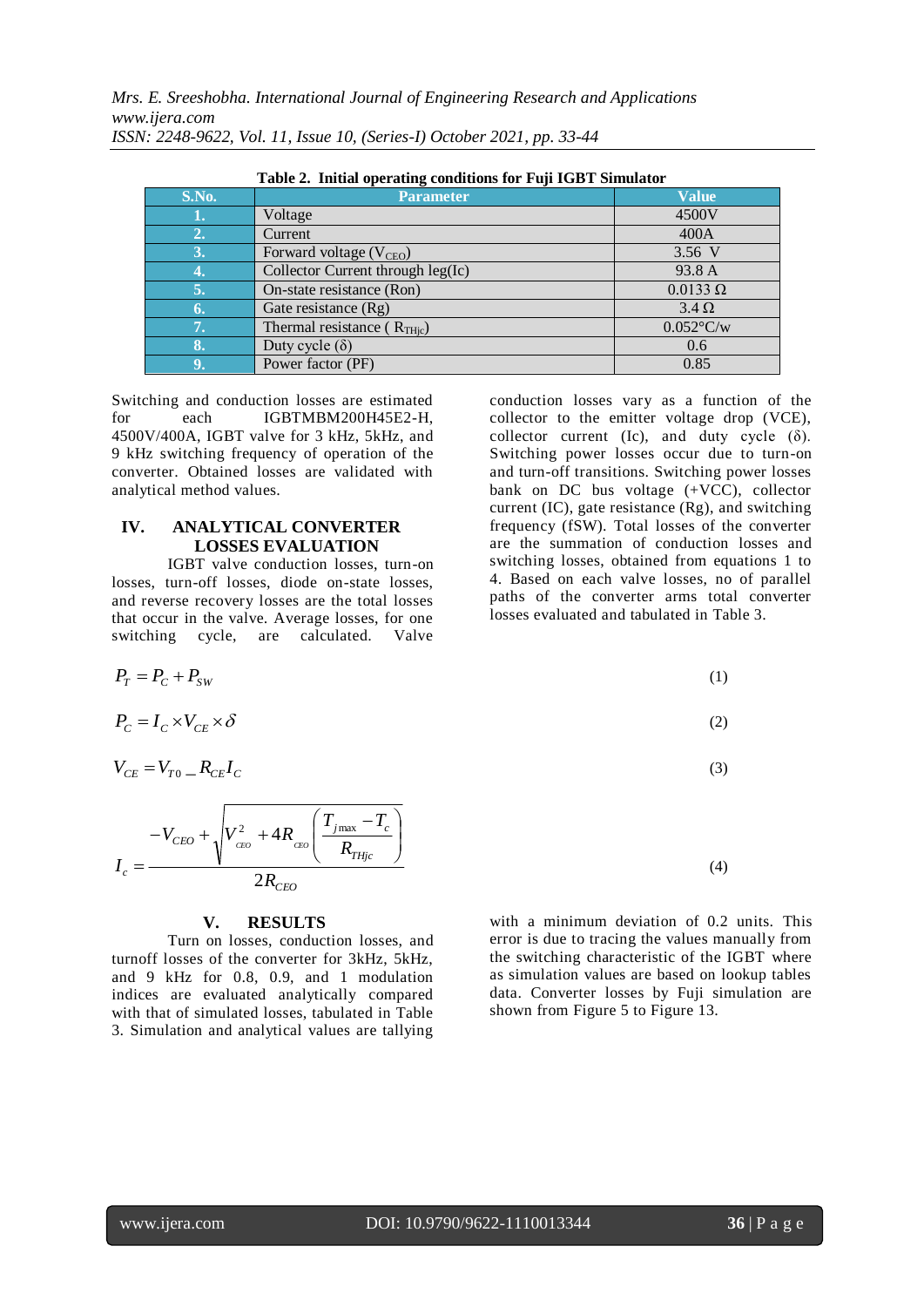

**Figure 4: Three phase NPC inverter average losses for 3khz and M.I-0.8**

|                                             |                             |                              | <b>Analytical losses</b>              |                                        |                              |                       |                                           |                           |                       |
|---------------------------------------------|-----------------------------|------------------------------|---------------------------------------|----------------------------------------|------------------------------|-----------------------|-------------------------------------------|---------------------------|-----------------------|
| <b>Three-</b><br><b>level</b><br><b>NPC</b> | <b>Modulati</b><br>on Index | <b>Conducti</b><br><b>on</b> |                                       | <b>Switching Losses (kW)</b>           |                              | <b>Conduc</b><br>tion | <b>Switching</b><br><b>losses</b><br>(kW) |                           | <b>Total</b>          |
| convert<br>er                               | (MI)                        | <b>Losses</b><br>(kW)        | <b>Turn on</b><br>(larm)<br>parallel) | <b>Turn off</b><br>(larm/<br>parallel) | <i>(system)</i><br>parallel) | <b>losses</b><br>(kW) | <b>Turn</b><br><b>on</b>                  | Tur<br>$\mathbf n$<br>off | <b>losses</b><br>(kW) |
|                                             | 0.8                         | 0.16                         | 0.09                                  | 0.039                                  | 1.81                         |                       | 0.987                                     | 0.54                      | 1.68                  |
| 3kHz                                        | 0.9                         | 0.16                         | 0.094                                 | 0.03                                   | 1.81                         | 0.14                  |                                           |                           |                       |
|                                             |                             | 0.16                         | 0.09                                  | 0.04                                   | 1.81                         |                       |                                           |                           |                       |
|                                             | 0.8                         | 0.16                         | 0.15                                  | 0.06                                   | 2.36                         |                       | 1.64                                      | 0.91                      | 2.70                  |
| 5kHZ                                        | 0.9                         | 0.16                         | 0.15                                  | 0.06                                   | 2.36                         | 0.14                  |                                           |                           |                       |
|                                             |                             | 0.16                         | 0.15                                  | 0.06                                   | 2.36                         |                       |                                           |                           |                       |
| $9k$ HZ                                     | 0.8                         | 0.16                         | 0.29                                  | 0.12                                   | 3.50                         |                       |                                           |                           |                       |
|                                             | 0.9                         | 0.16                         | 0.29                                  | 0.12                                   | 3.50                         | 0.16                  | 2.96                                      | 0.64                      | 3.74                  |
|                                             |                             | 0.16                         | 0.29                                  | 0.12                                   | 3.50                         |                       |                                           |                           |                       |

| Table 3. Fuji simulation and Analytical converter losses |  |
|----------------------------------------------------------|--|
|                                                          |  |

Figure 5 to Figure 13 indicate the instantaneous losses occurring in each IGBT valve and each diode elements. 168.00 W conduction losses (summation of 47.20 W, 0.70 W, 83.60W, 0.70W, 35.80W is 168.00W), 95.10 W turn on losses (summation of 46.90 W, 3.40 W, 4.00 W,40.80 W is 95.10 W) and 39.90 W turn off losses are (summation of 36.70W, 3.20W is 39.90W) and 302.70 W total losses (summation of 168.00 W, 95.10 W, 39.90 W) per arm per parallel, for converter are obtained by simulation of IGBT valve at 3 kHz and 0.8 MI. The complete losses for total system are (302.70x6=1818.00) 1.81 kW. Average losses of IGBT valve at 3kHz , 0.8 MI are (summation of 47.20W, 46.90W, 36.70W is 130.7W) 137 W shown in Figure 4. The instantaneous peak value of IGBT losses are 490 W as shown in Figure 5.

l

www.ijera.com DOI: 10.9790/9622-1110013344 **37** | P a g e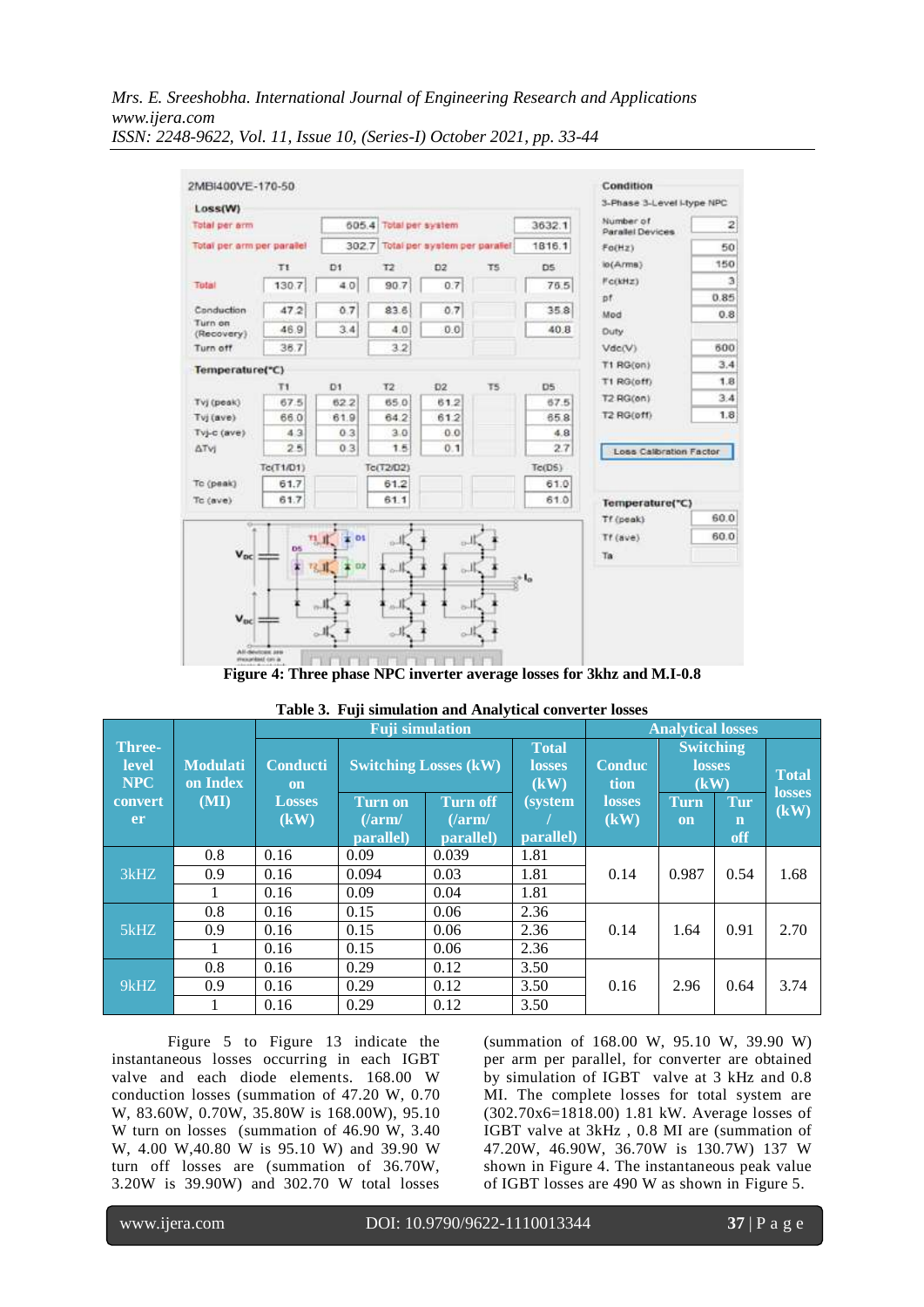

**Figure 5: NPC inverter switching elements instantaneous losses for 3khz and M.I-0.8**



**Figure 6: NPC inverter switching elements instantaneous losses for 3khz and M.I-0.9**



**Figure 7: NPC inverter switching elements instantaneous losses for 3khz and M.I-1**



**Figure 8: NPC inverter switching elements instantaneous losses for 5khz and M.I-0.8**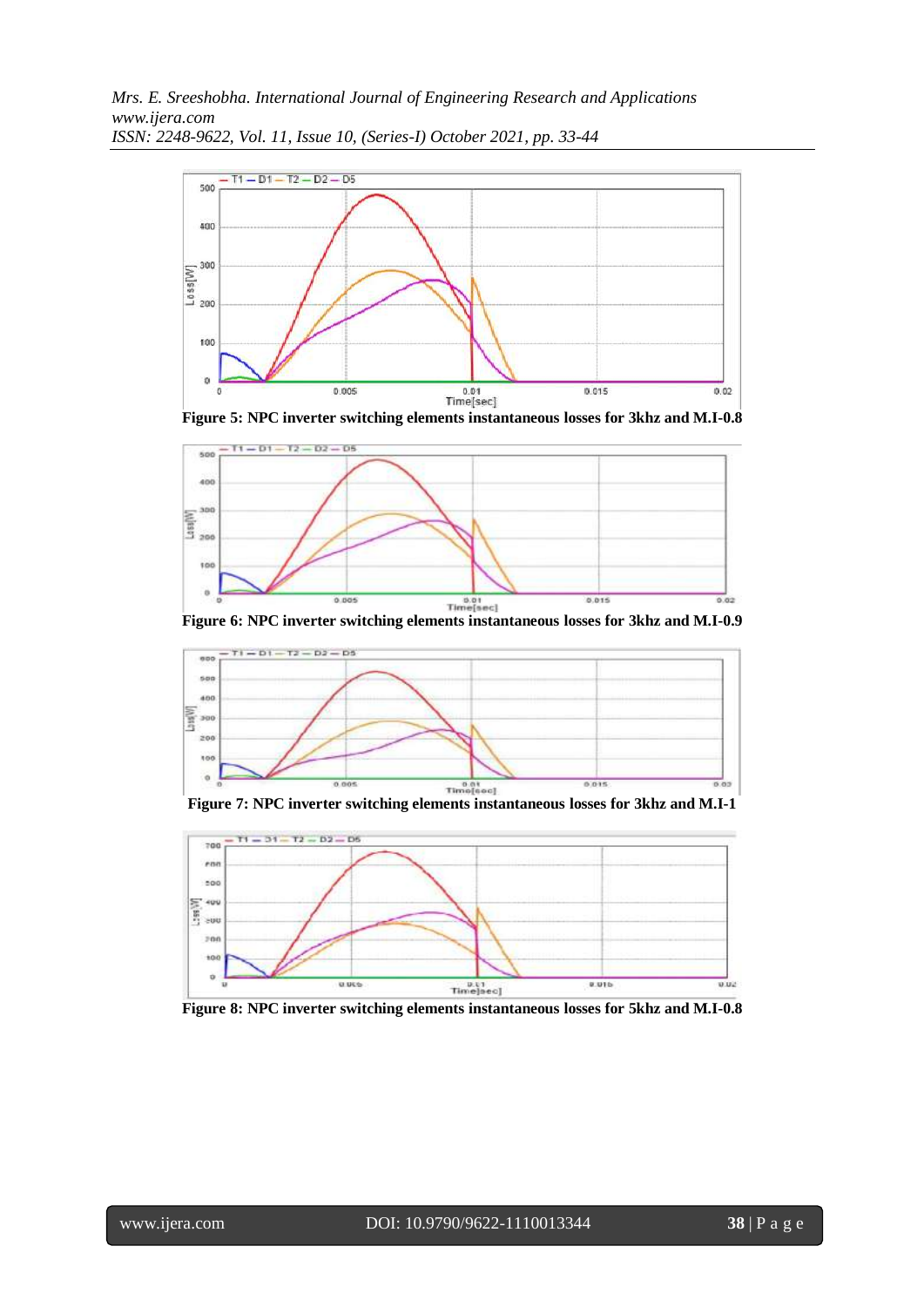





**Figure 10: NPC inverter switching elements instantaneous losses for 5khz and M.I-1**





**Figure 12: NPC inverter switching elements instantaneous losses for 9khz and M.I-0.9**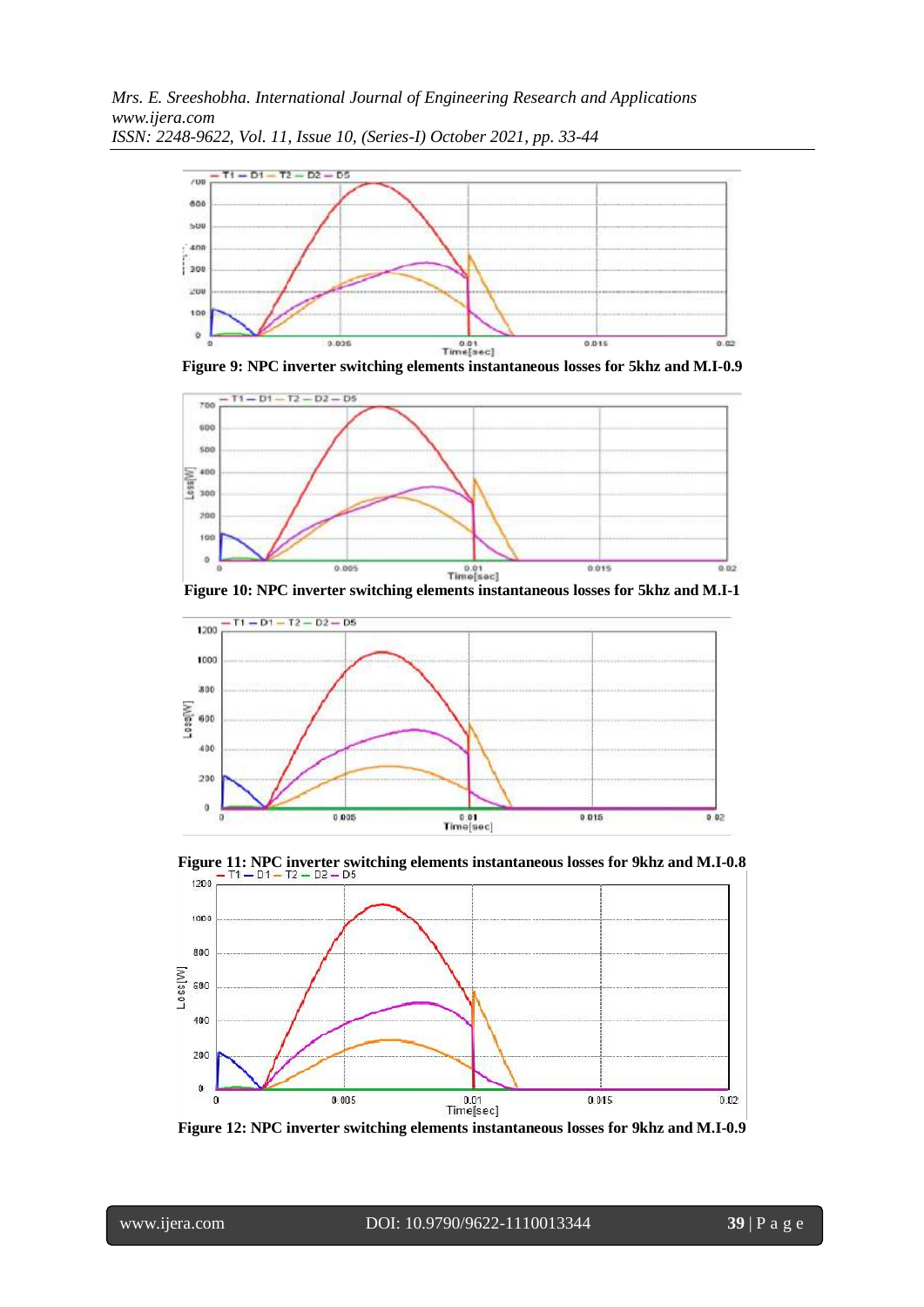

**Figure 13: NPC inverter switching elements instantaneous losses for 9kHz and M.I-1**

Variation of converter efficiency as a function of modulation index is examined, relating to switching frequencies and tabulated in Table 4. Resulting current and voltage THD are shown in Figure 14 to Figure 19. This analysis will help in selecting the proper operating condition for a specific application. Applications, where the quality of the sinusoidal wave is the priority rather than the output, 5kHz switching mode of operation with 1.70 current THD i.e operating mode with better THD and efficiency can be selected. If output delivered to

the load is a priority than the quality, in such applications superior efficiency with bit higher THD mode of operation can be selected. Converter operation for 3kHz -0.9 MI and 1 MI, 5kHz -0.9 MI and 1 MI modes resulting in 97% of efficiency with different current THDs. So among these four modes of operation  $5kHz - 0.9$ MI, 1.7 current THD, which is lesser THD mode of operation can be opted for given application. This methodology will help in customizing the converter operation as per the application requirement.

| <b>Three-level</b><br><b>NPC</b> | <b>Modulation</b><br><b>index</b> | <b>Output</b> |                          |     |       | <b>THD</b> |      | <b>Total losses</b><br>(kW) | <b>Efficiency</b><br>(%) |  |
|----------------------------------|-----------------------------------|---------------|--------------------------|-----|-------|------------|------|-----------------------------|--------------------------|--|
| <b>Converter</b>                 |                                   |               | $\mathbf{I}(\mathbf{A})$ | P.F | P(kW) |            |      | ${\bf P}_{\rm T}$           |                          |  |
|                                  | 0.8                               | 603.50        | 123.20                   | 0.9 | 66.91 | 28.50      | 3.55 | 1.81                        | 97                       |  |
| 3kHz                             | 0.9                               | 603.40        | 146.00                   | 0.9 | 79.28 | 31.71      | 2.22 | 1.81                        | 97                       |  |
|                                  |                                   | 603.40        | 148.60                   | 0.9 | 80.69 | 35.50      | 2.48 | 1.81                        | 97                       |  |
|                                  | 0.8                               | 603.50        | 117.40                   | 0.9 | 63.76 | 28.35      | 3.26 | 2.36                        | 96                       |  |
| 5kHz                             | 0.9                               | 603.30        | 147.50                   | 0.9 | 80.08 | 35.10      | 1.70 | 2.36                        | 97                       |  |
|                                  |                                   | 603.30        | 153.70                   | 0.9 | 83.45 | 35.11      | 2.06 | 2.36                        | 97                       |  |
|                                  | 0.8                               | 603.50        | 119.20                   | 0.9 | 64.74 | 28.36      | 3.51 | 3.50                        | 94                       |  |
| $9k$ HZ                          | 0.9                               | 603.40        | 148.00                   | 0.9 | 80.37 | 31.48      | 2.30 | 3.50                        | 95                       |  |
|                                  |                                   | 603.30        | 152.70                   | 0.9 | 82.91 | 35.33      | 2.61 | 3.50                        | 95                       |  |

|  |  | Table 4. Efficiency and THD variation as a function of switching frequency |  |
|--|--|----------------------------------------------------------------------------|--|
|  |  |                                                                            |  |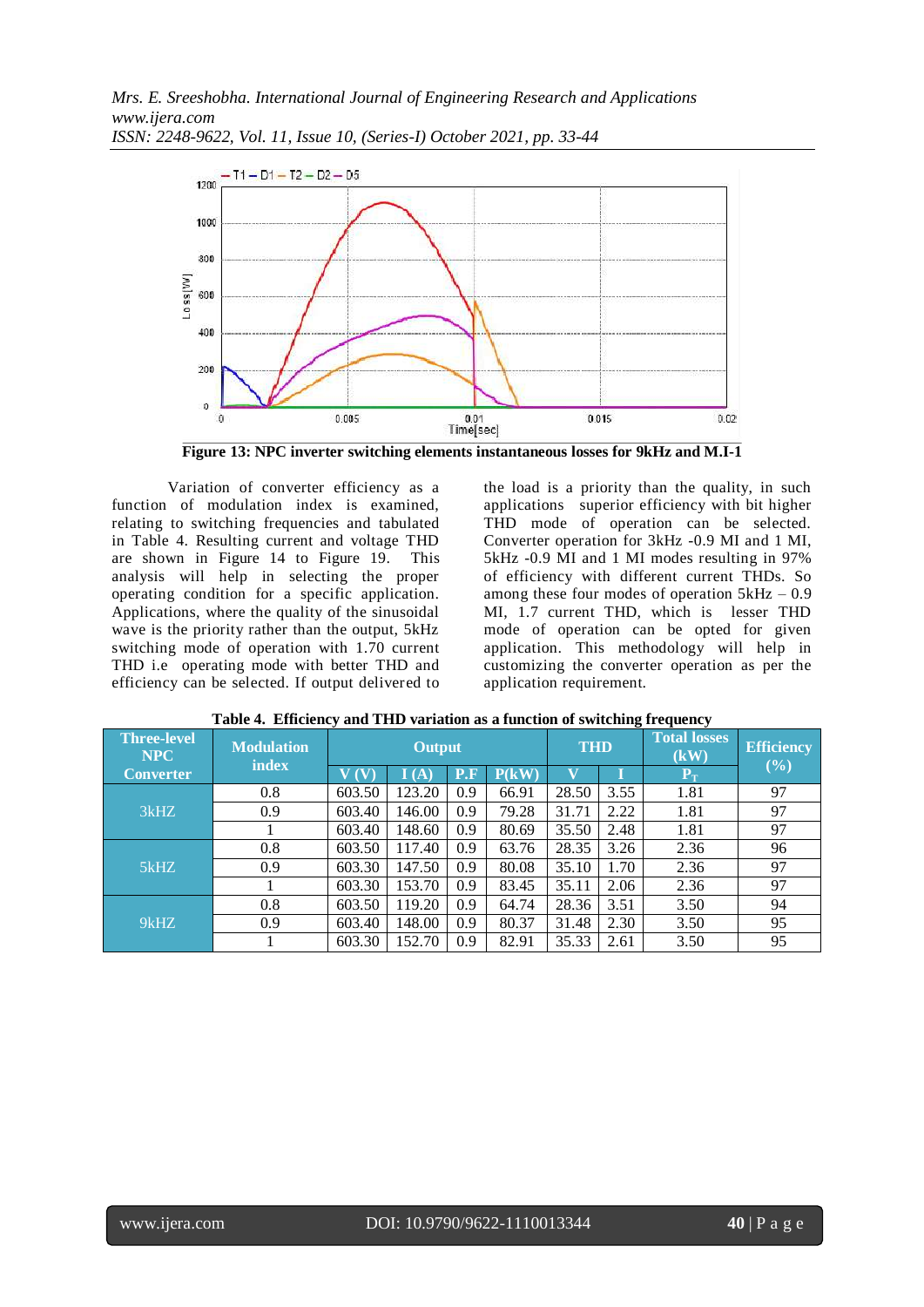

**Figure 14: THD analysis for line current of NPC inverter for 3KHz and MI - 0.8**



**Figure 15: THD analysis for line current of NPC inverter for 5KHz and MI-0.8**





**Figure 17: THD analysis for line voltage of NPC inverter for 3KHz and MI-0.8**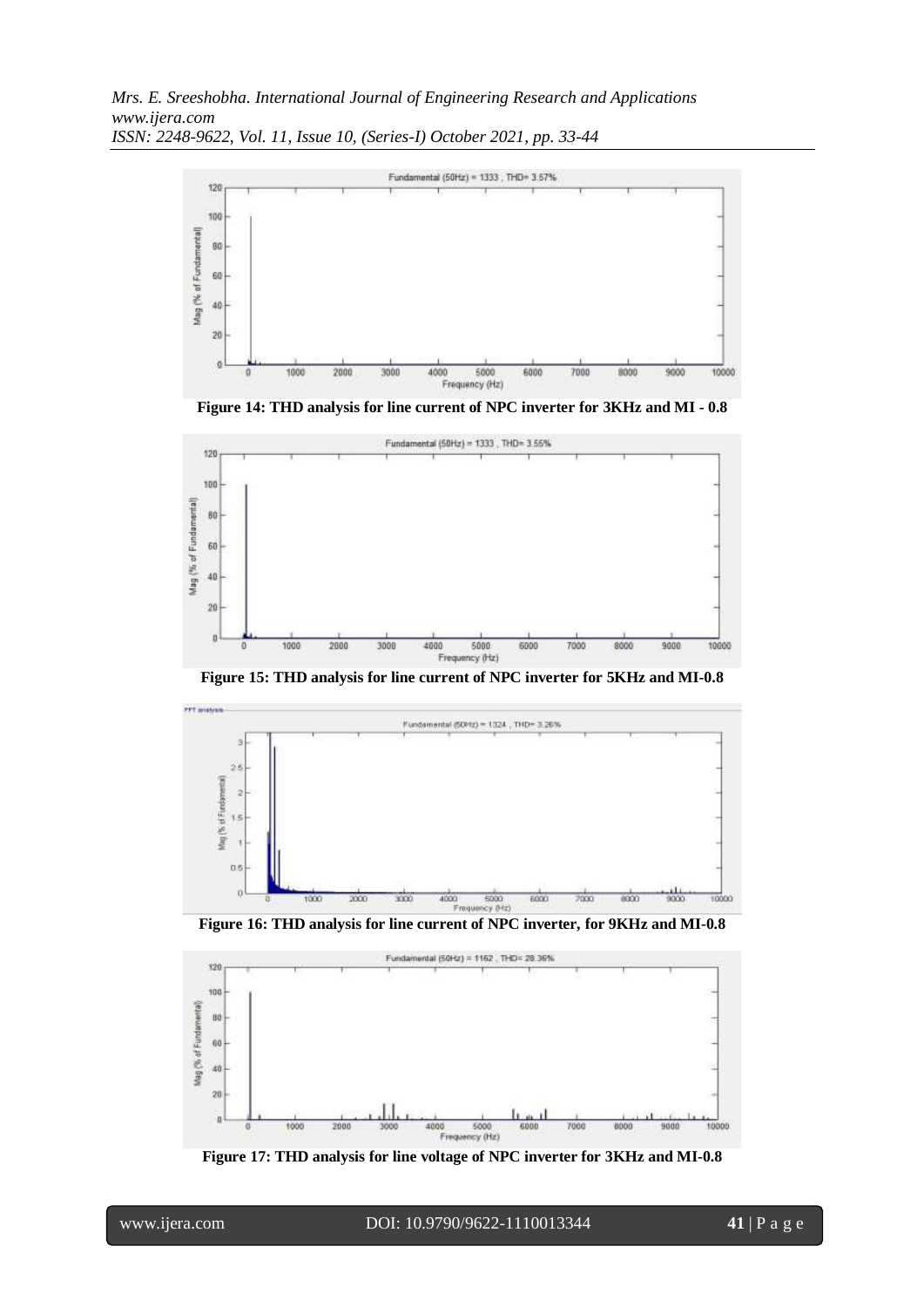

**Figure 18: THD analysis for line voltage of NPC inverter for 5KHz and MI-0.9**



**Figure 19: THD analysis for line voltage of NPC inverter for 9KHz and MI-0.8**

Figure 20 and Figure 21 present, NPC inverter losses and efficiency variation as a function of switching frequency respectively. 5 kHz operation with 0.9 modulation



**Figure 20: Neutral point converter losses at different switching frequencies**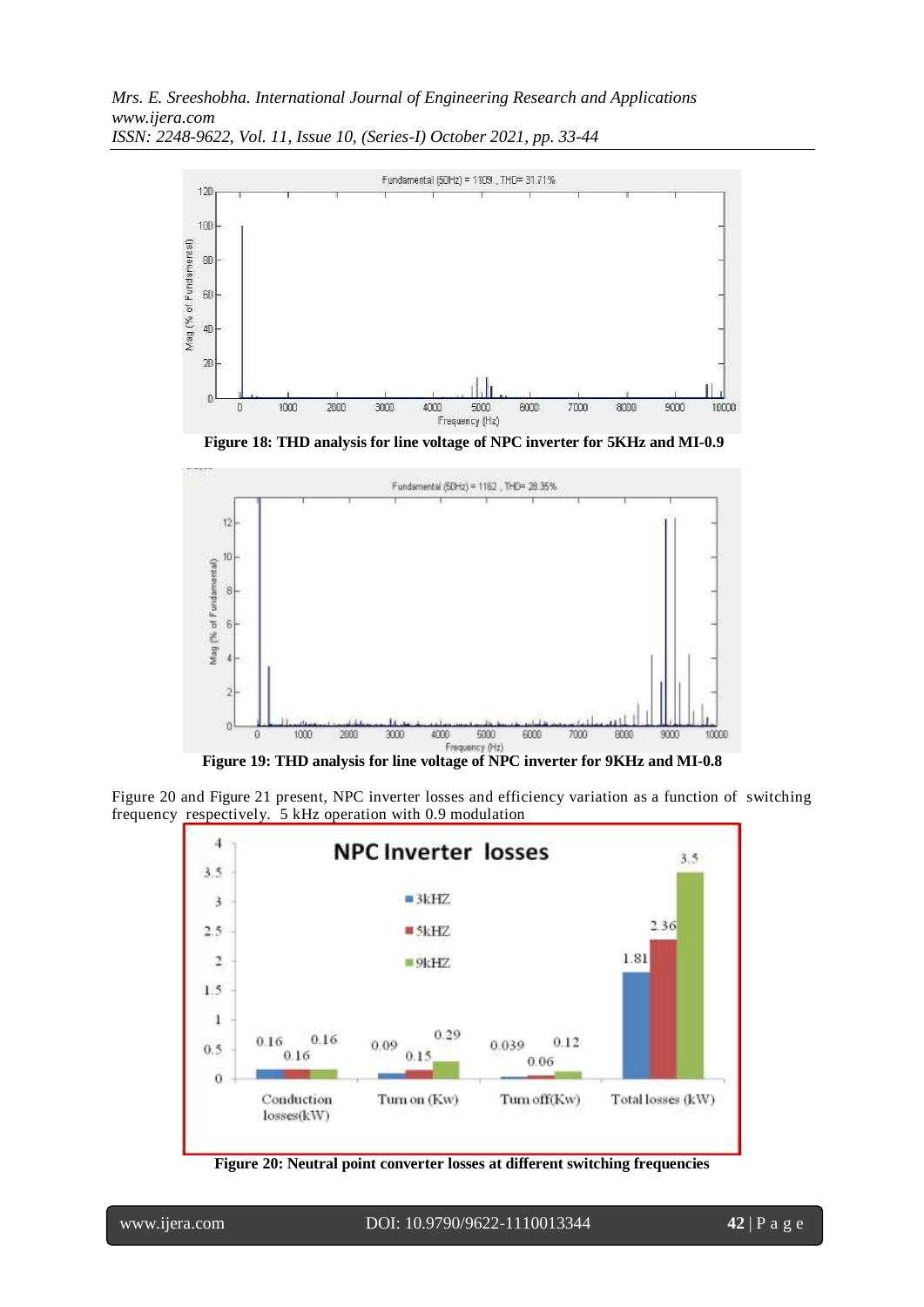index is resulting in 1.70 current THD and 97% efficiency. This operating mode is superior to the 9 kHz operation which is resulting in 95% efficiency and 2.30 current THD. Each converter valve consisting of two IGBT's along with ant parallel diodes and clamping diode. Conduction, turning on and turning off losses of each element are evaluated and corresponding efficiency is estimated from the obtained losses.



**Figure 21: Neutral point converter Efficiency at different switching frequencies**

### **VI. CONCLUSIONS**

Higher switching frequency will lead to more losses and lesser efficiency. Opting for higher levels of converters to reduce the THD also leads to more losses due to more switching elements. As the level of converter increases losses, cost, and size of the converter also increase. The precise and meticulous analysis method presented in this paper will help in selecting the appropriate operating modes of the existing converter, which will result in almost equal output, that can be obtained by increasing the converter output levels. This method will help in selecting a relatively higher efficiency, and cost-effective converter mode of operation for a given application.

#### **REFERENCES**

- [1]. M. Murugesan, R.Pari, R.Sivakumar and S.Sivaranjani " Different Types of Multilevel Inverter Topologies – A Technical Review" International Journal of Advanced Engineering Technology E-ISSN 0976-3945
- [2]. Baishali Bhattacharjee, Tilok Boruah and C.Sahu "Comparative Study of Different Types of Multilevel Inverter: With Respect to Output Voltage Waveform" Journal of Energy Research and Environmental Technology (JERET) p-ISSN: 2394-1561; e-

ISSN: 2394-157X; Volume 3, Issue 4; October-December, 2016; pp. 240-243

- [3]. Ms. Aarya.A, Mrs. Deepa Sankar "Multilevel Inverters-A Comparative Analysis" IOSR Journal of Electrical and Electronics Engineering (IOSR-JEEE) e-ISSN: 2278-1676,p-ISSN: 2320-3331, PP 43- 50 www.iosrjournals.org
- [4]. J. Rodriguez, S. Bernet, P. K. Steimer, and I. E. Lizama, "A survey on neutral-pointclamped inverters", IEEE Transactions on Industrial Electronics, vol. 57, no. 7, pp. 2219-2230, July 2010.
- [5]. Euzeli Cipriano Dos Santos Jr, Edison Roberto Cabral da Silva "Neutral-Point-Clamped Configuration" 26 November 2014.
- [6]. https://doi.org/10.1002/9781118886953.ch4
- [7]. Vahid Dargahi, Keith A. Corzine, and Arash Khoshkbar Sadigh " A New Three-Level Active Neutral-Point-Clamped (A-NPC) Multilevel Converter Topology" IECON 2019 - 45th Annual Conference of the IEEE Industrial Electronics Society, 09 December 2019, 10.1109/IECON.2019.8927513
- [8]. Thilo Janssen, Hariharan Krishnaswami "Voltage and current control of a multi-port NPC inverter configuration for a gridconnected photovoltaic system" June 2016.